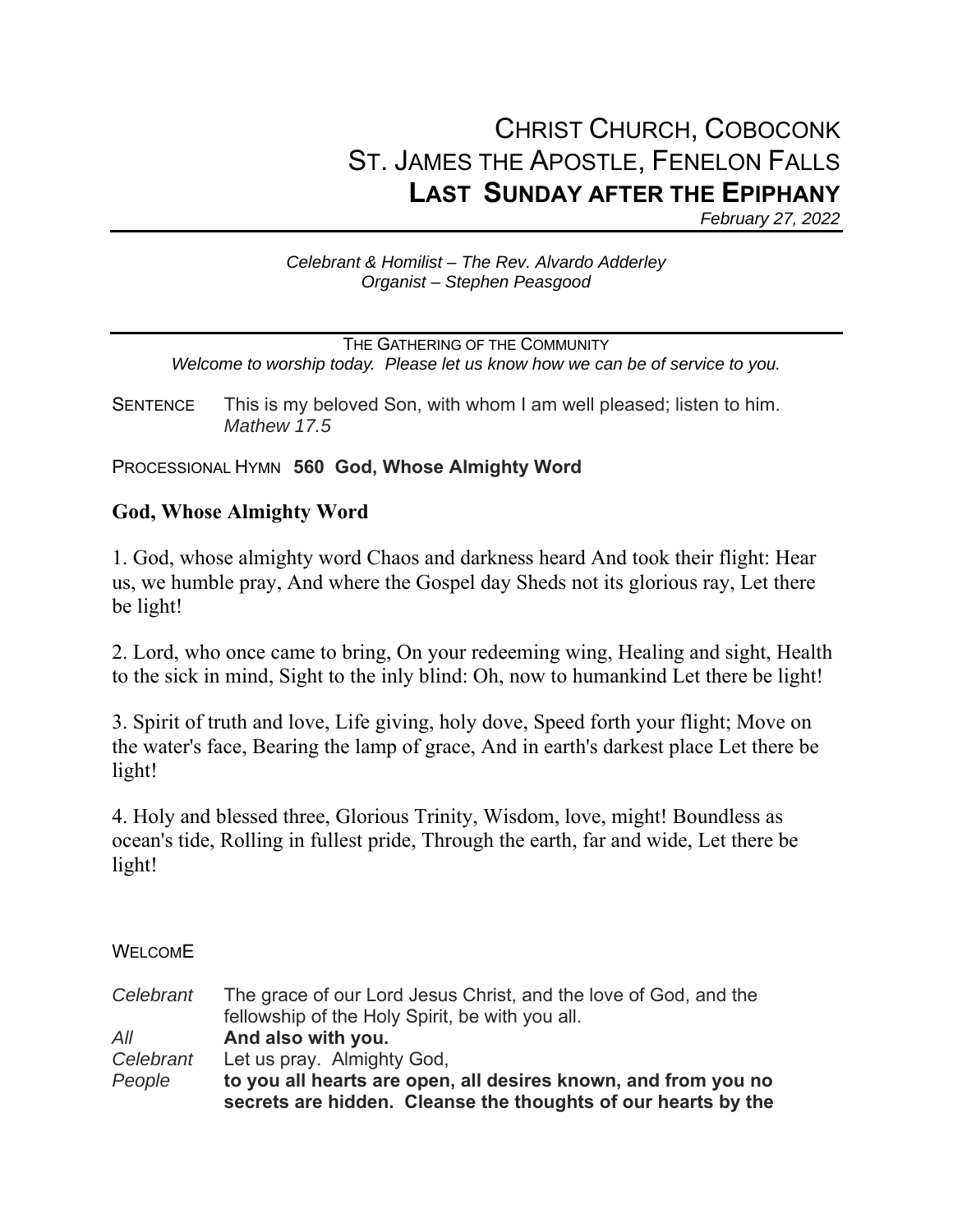**inspiration of your Holy Spirit, that we may perfectly love you, and worthily magnify your holy name; through Christ our Lord. Amen.** 

GLORIA *– Hymn 702* 

*All* **Glory to God, in the highest and peace to his people on earth. Lord God, heavenly King, Almighty God and Father, we worship you, we give thanks, We praise you for your glory. Lord Jesus Christ, only Son of the Father, Lord God, Lamb of God, you take away the sin of the world: have mercy on us; you are seated at the right hand of the Father, receive our prayer For you alone are the Holy One. You alone are the Lord. You alone are the most high, Jesus Christ, with the Holy Spirit, in the glory of God the Father. Amen. Glory to God, in the highest, and peace to his people on earth!** 

## THE COLLECT OF THE DAY

*Celebrant* Almighty God, on the holy mount you revealed to chosen witnesses your well-beloved Son, wonderfully transfigured: mercifully deliver us from the darkness of this world, and change us into his likeness from glory to glory; through Jesus Christ our Lord who lives and reigns with you and the Holy Spirit, one God, now and for ever. **Amen.**

#### THE PROCLAMATION OF THE WORD

## THE FIRST READING

*Reader* A reading from the Book of Exodus (34:29-35)

Moses came down from Mount Sinai. As he came down from the mountain with the two tablets of the covenant in his hand, Moses did not know that the skin of his face shone because he had been talking with God. When Aaron and all the Israelites saw Moses, the skin of his face was shining, and they were afraid to come near him. But Moses called to them; and Aaron and all the leaders of the congregation returned to him, and Moses spoke with them. Afterward all the Israelites came near, and he gave them in commandment all that the Lord had spoken with him on Mount Sinai. When Moses had finished speaking with them, he put a veil on his face; but whenever Moses went in before the Lord to speak with him, he would take the veil off, until he came out; and when he came out, and told the Israelites what he had been commanded, the Israelites would see the face of Moses, that the skin of his face was shining; and Moses would put the veil on his face again, until he went in to speak with him.

*Reader* The word of the Lord.

*People* **Thanks be to God.**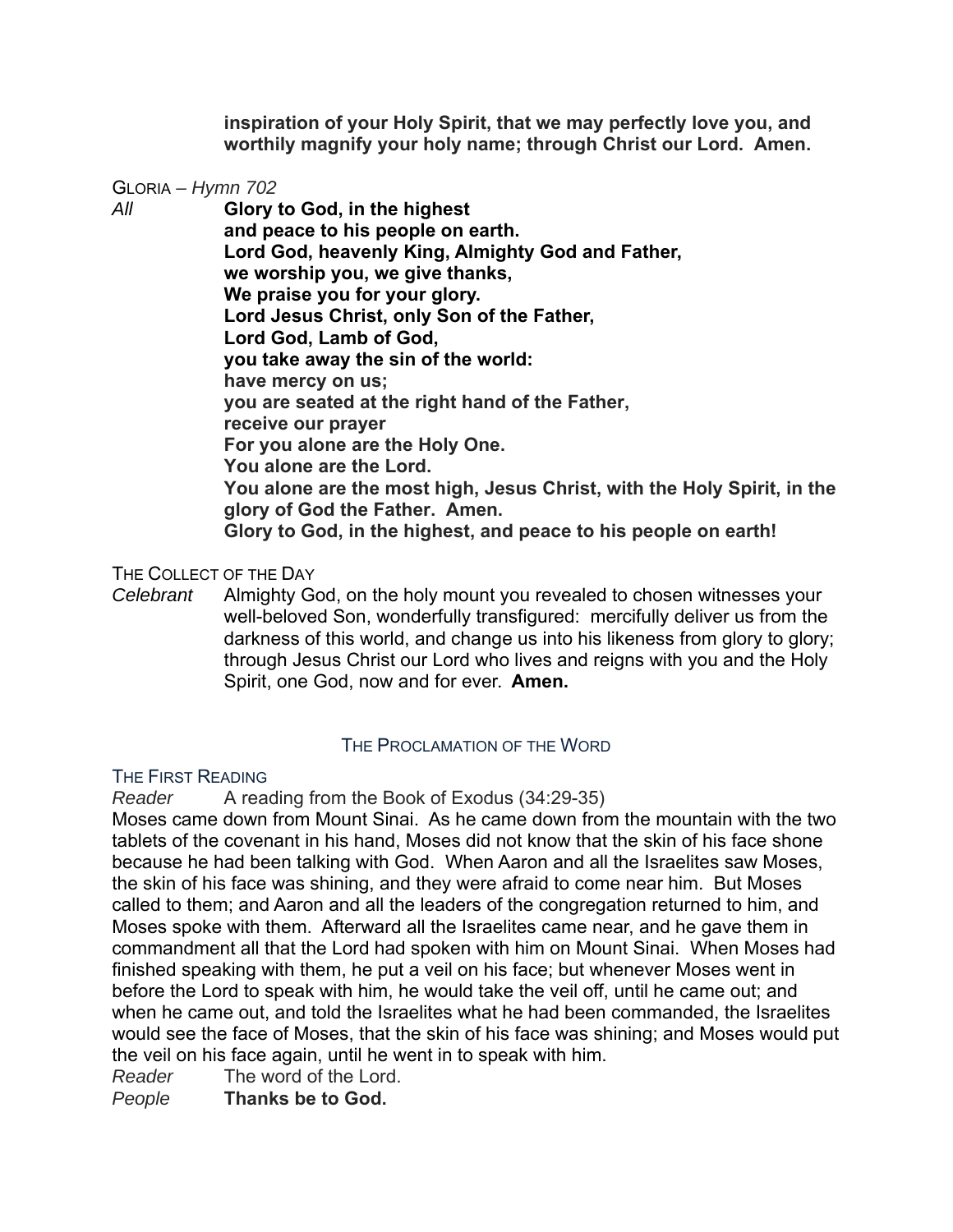THE PSALM (99)

The Lord is king; let the people tremble; he is enthroned upon the cherubim; let the earth shake**.** 

**The Lord is great in Zion; he is high above all peoples.** 

Let them confess his name, which is great and awesome; he is the Holy One.

# **"O mighty King, lover of justice, you have established equity; you have executed justice and righteousness in**

**Jacob."** 

Proclaim the greatness of the Lord our God and fall down before his footstool; he is the Holy One.

**Moses and Aaron among his priests, and Samuel among those who call upon his name, they called upon the Lord, and he answered them.** 

He spoke to them out of the pillar of cloud; they kept his testimonies and the decree that he gave them.

**"O Lord our God, you answered them indeed; you were a God who forgave them, yet punished them for their evil deeds."** 

Proclaim the greatness of the Lord our God and worship him upon his holy hill; for the Lord our God is the Holy One.

# **Lord our God, ruler of the universe, you love what is right. Lead us in your righteousness, that we may live to praise you, through your Son Jesus Christ our Lord. Amen.**

# THE SECOND READING

*Reader* A reading from the Second Letter of Paul to the Corinthians (3:12—4:2) Since, then, we have such a hope, we act with great boldness, not like Moses, who put a veil over his face to keep the people of Israel from gazing at the end of the glory that was being set aside. But their minds were hardened. Indeed, to this very day, when they hear the reading of the old covenant, that same veil is still there, since only in Christ is it set aside. Indeed, to this very day whenever Moses is read, a veil lies over their minds; but when one turns to the Lord, the veil is removed. Now the Lord is the Spirit, and where the Spirit of the Lord is, there is freedom. And all of us, with unveiled faces, seeing the glory of the Lord as though reflected in a mirror, are being transformed into the same image from one degree of glory to another; for this comes from the Lord, the Spirit. Therefore, since it is by God's mercy that we are engaged in this ministry, we do not lose heart. We have renounced the shameful things that one hides; we refuse to practise cunning or to falsify God's word; but by the open statement of the truth we commend ourselves to the conscience of everyone in the sight of God.

*Reader* The word of the Lord.

*People* **Thanks be to God.** 

THE PROCLAMATION OF THE GOSPEL GOSPEL HYMN **619 Fairest Lord Jesus** *(Verses 1-3)*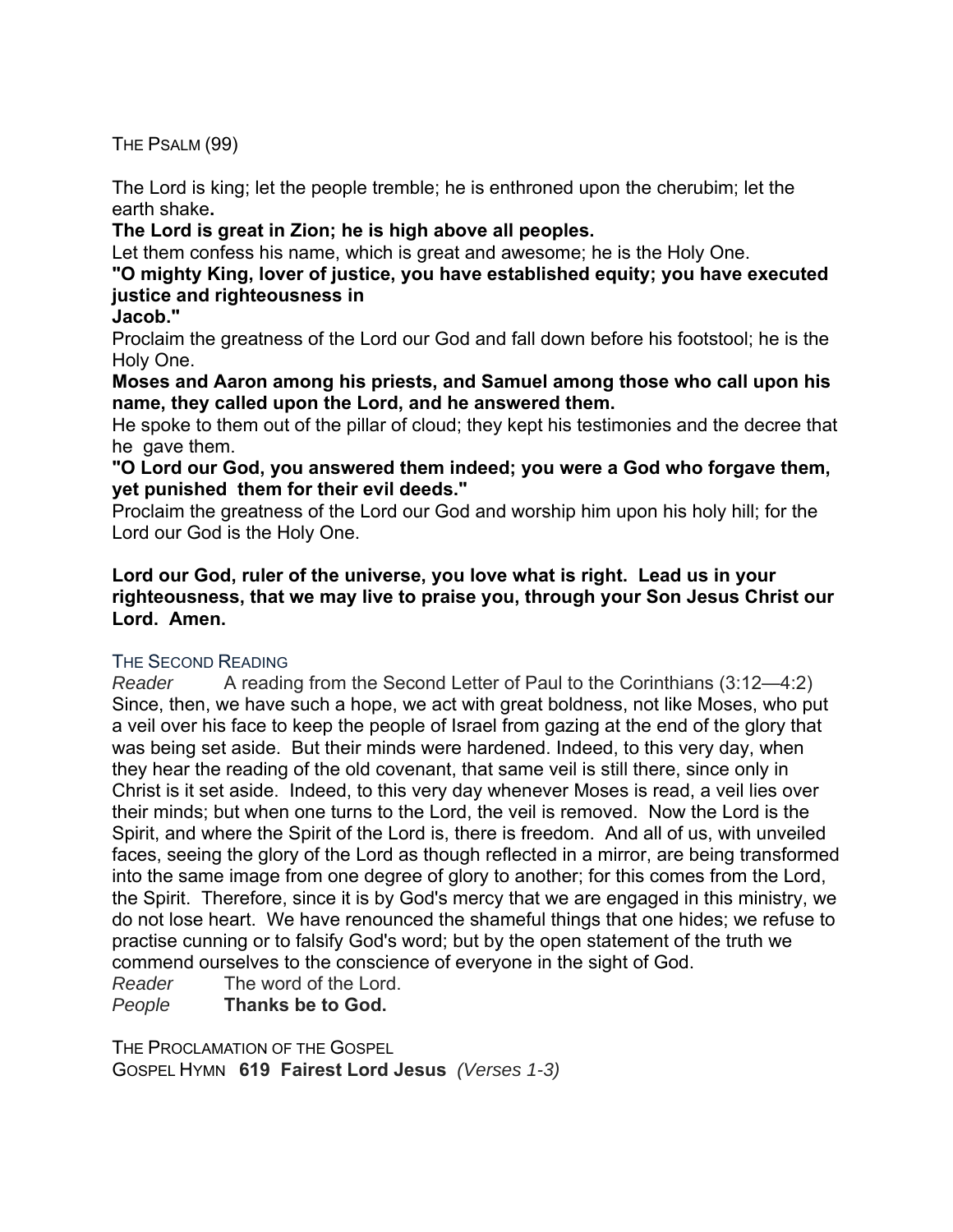Fairest Lord Jesus! Ruler of all nature! O Thou of God and man the Son! Thee will I cherish, Thee will I honor, Thou, my soul's glory, joy, and crown!

Fair are the meadows Fairer still the woodlands, Robed in the blooming garb of spring; Jesus is fairer, Jesus is purer, Who makes the woeful heart to sing!

Fair is the sunshine, Fairer still the moonlight, And all the twinkling starry host; Jesus shines brighter, Jesus shines purer, Than all the angels heav'n can boast!

*Celebrant* The Lord be with you. *People* **And also with you.** *Celebrant* The Holy Gospel of our Lord Jesus Christ according to Luke (9:28-36) *People* **Glory to you, Lord Jesus Christ**.

Now about eight days after these sayings Jesus took with him Peter and John and James, and went up on the mountain to pray. And while he was praying, the appearance of his face changed, and his clothes became dazzling white. Suddenly they saw two men, Moses and Elijah, talking to him. They appeared in glory and were speaking of his departure, which he was about to accomplish at Jerusalem. Now Peter and his companions were weighed down with sleep; but since they had stayed awake, they saw his glory and the two men who stood with him. Just as they were leaving him, Peter said to Jesus, "Master, it is good for us to be here; let us make three dwellings, one for you, one for Moses, and one for Elijah " - not knowing what he said. While he was saying this, a cloud came and overshadowed them; and they were terrified as they entered the cloud. Then from the cloud came a voice that said, "This is my Son, my Chosen; listen to him!" When the voice had spoken, Jesus was found alone. And they kept silent and in those days told no one any of the things they had seen.

*Celebrant* The gospel of Christ.

# *All* **Praise to you, Lord Jesus Christ.**

DEVOTIONAL HYMN (Verse 4 of the Hymn)

4 All fairest beauty, Heavenly and earthly, Wondrously, Jesus, is found in Thee;

None can be nearer, Fairer, or dearer, Than Thou my Savior art to me.

THE HOMILY*The Rev. Alvardo Adderley* 

*A brief silence for reflection. Father Adderley sings to us "He touched Me"* 

THE APOSTLES' CREED

*Celebrant* Let us confess the faith of our baptism, as we say,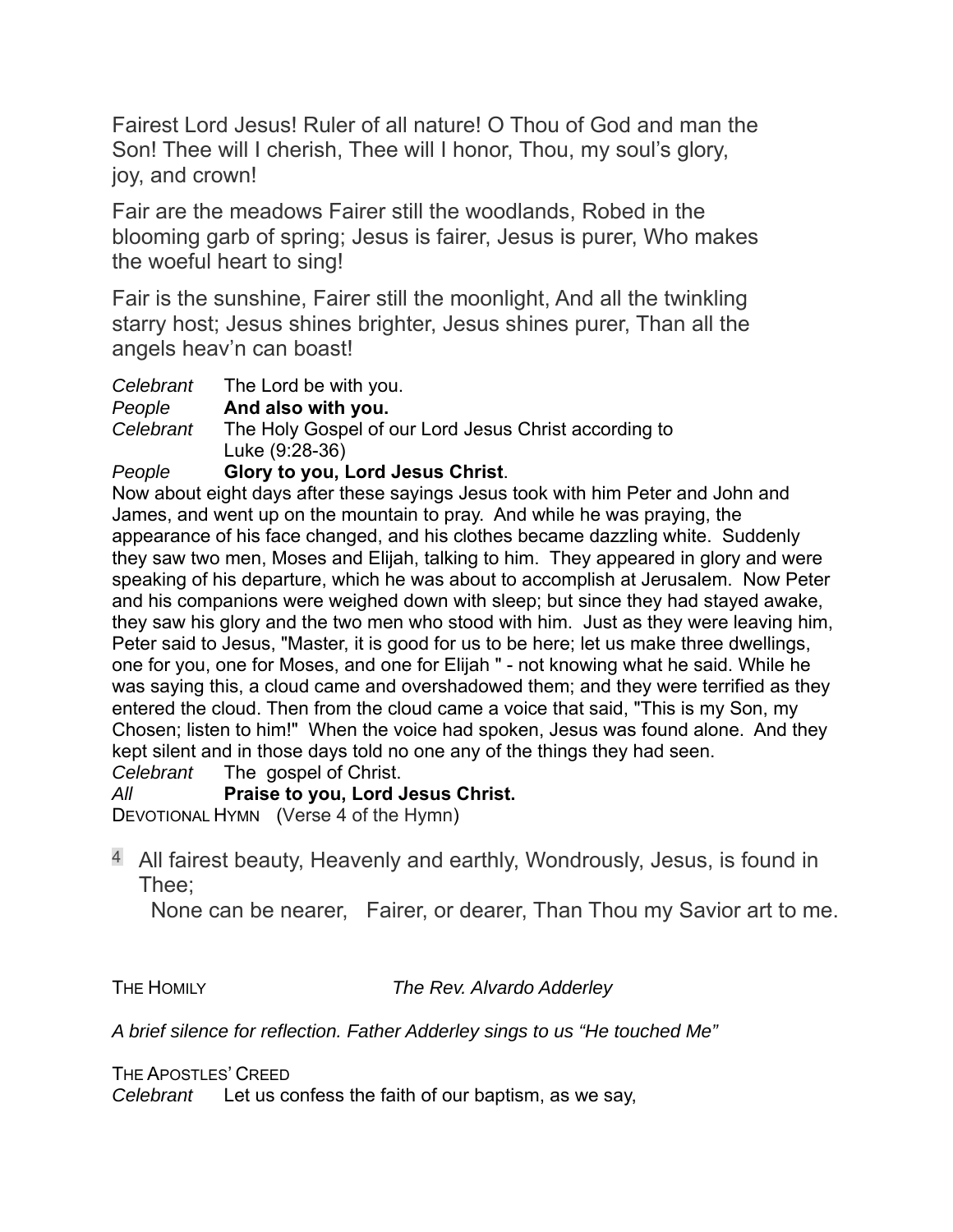*All* **I believe in God, the Father almighty, creator of heaven and earth. I believe in Jesus Christ, his only Son, our Lord. He was conceived by the power of the Holy Spirit and born of the Virgin Mary. He suffered under Pontius Pilate, was crucified, died, and was buried. He descended to the dead. On the third day he rose again. He ascended into heaven, and is seated at the right hand of the Father. He will come again to judge the living and the dead. I believe in the Holy Spirit, the holy catholic Church, the communion of saints, the forgiveness of sins, the resurrection of the body, and the life everlasting. Amen.** 

THE PRAYERS OF THE COMMUNITY

Thanksgiving, Intercessions and Petitions

CONFESSION AND ABSOLUTION

*Celebrant* Dear friends in Christ, God is steadfast in love and infinite in mercy; he welcomes sinners and invites them to his table. Let us confess our sins, confident in God's forgiveness.

## *Silence is kept.*

*Celebrant* Most merciful God,

- *All* **We confess that we have sinned against you in thought, word, and deed, by what we have done, and by what we have left undone. We have not loved you with our whole heart; we have not loved our neighbours as ourselves. We are truly sorry and we humbly repent. For the sake of your Son Jesus Christ, have mercy on us and forgive us, that we may delight in your will, and walk in your ways, to the glory of your name. Amen.**
- *Celebrant* Almighty God have mercy upon you, pardon and deliver you from all your sins, confirm and strengthen you in all goodness, and keep you in eternal life; through Jesus Christ our Lord. **Amen.**

THE EXCHANGE OF THE PEACE

- *Celebrant* The peace of the Lord be always with you.
- *People* **And also with you.**

THE CELEBRATION OF THE FUCHARIST

OFFERTORY HYMN **166 We Have Come at Christ's Own Bidding** 

**1** We have come at Christ's own bidding to this high and holy place, where we wait with hope and longing

for some token of God's grace. Here we pray for new assurance that our faith is not in vain, searching like those first disciples for a sign both clear and plain.

**2** Light breaks through our clouds and shadows, splendour bathes the flesh joined Word, Moses and Elijah marvel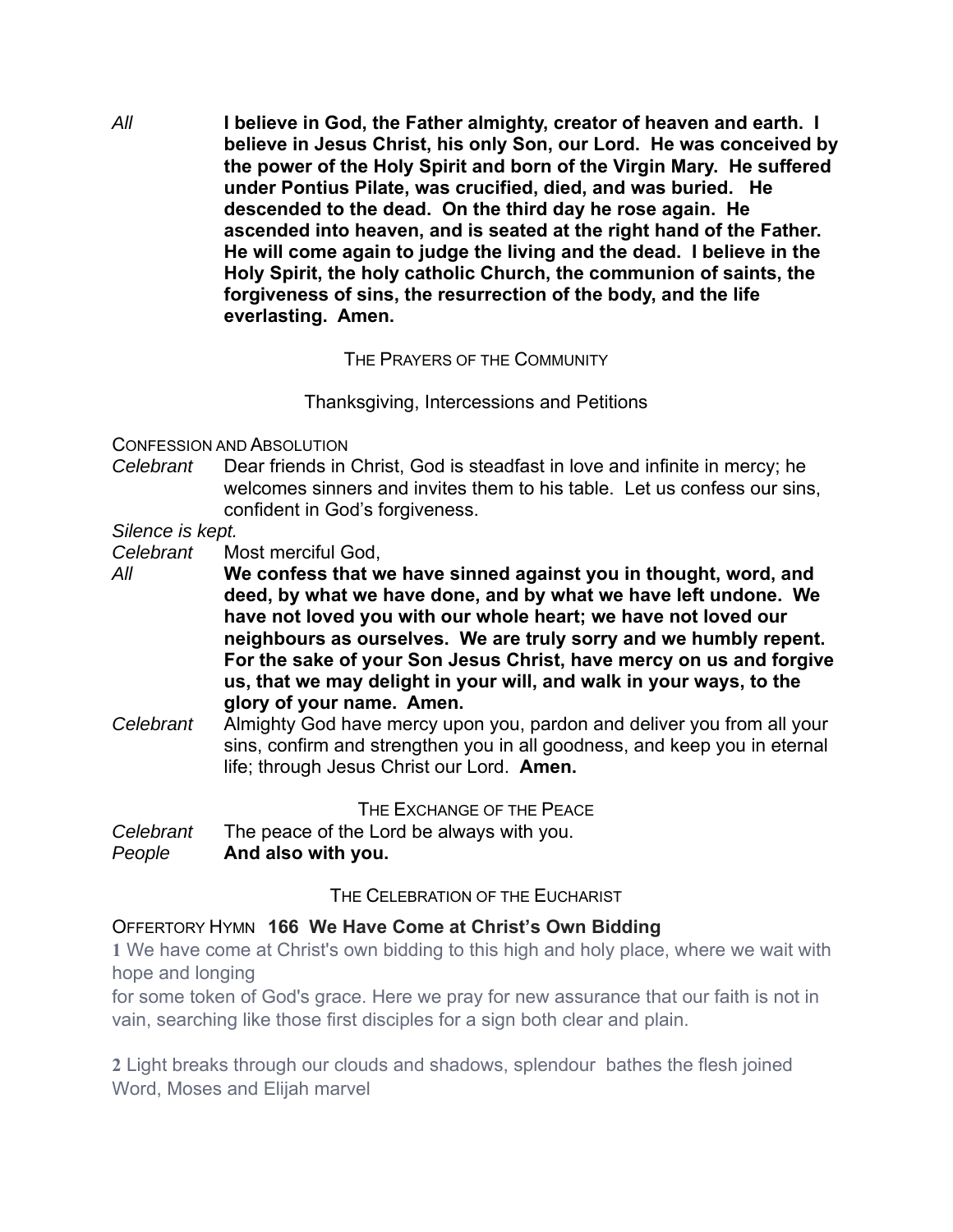as the heavenly voice is heard. Eyes and hearts behold with wonder how the Law and Prophets meet: Christ with garments drenched in brightness, stands transfigured and complete.

**3** Strengthened by this glimpse of glory, fearful lest our faith decline, we, like Peter, find it tempting

to remain and build a shrine. But true worship gives us courage to proclaim what we profess, that our daily lives may prove us people of God we bless.

**(To make it easier for your givings we have now set up etransfers. To make an etransfer please send to:** 

**etransferStjamesfenelon@bellnet.ca. You should set up the security answer as Church.)**

PRAYER OVER THE GIFTS

*Celebrant* Let us pray. Holy God, receive all we offer you this day, and bring us to that radiant glory which we see in the transfigured face of Jesus Christ our Lord. **Amen.**

EUCHARISTIC PRAYER # 3

| Celebrant | The Lord be with you. |
|-----------|-----------------------|
| People    | And also with you.    |

*Celebrant* Lift up your hearts. *People* **We lift them to the Lord.** 

*Celebrant* Let us give thanks to the Lord our God.

- *People* **It is right to give our thanks and praise.**
- *Celebrant* Blessed are you, gracious God, creator of heaven and earth; you have revealed your eternal plan of salvation, and have shown your Son Jesus Christ to be the light

of all peoples. Therefore with angels and archangels we raise our voices in joyful praise to proclaim the glory of your name.

*All Hymn 719* **Holy, holy, holy Lord, God of power and might, heaven and earth are full of your glory. Hosanna in the highest. Blessed is he who comes in the name of the Lord. Hosanna in the highest. Hosanna in the highest.** 

*Celebrant* We give thanks to you, Lord our God, for the goodness and love you have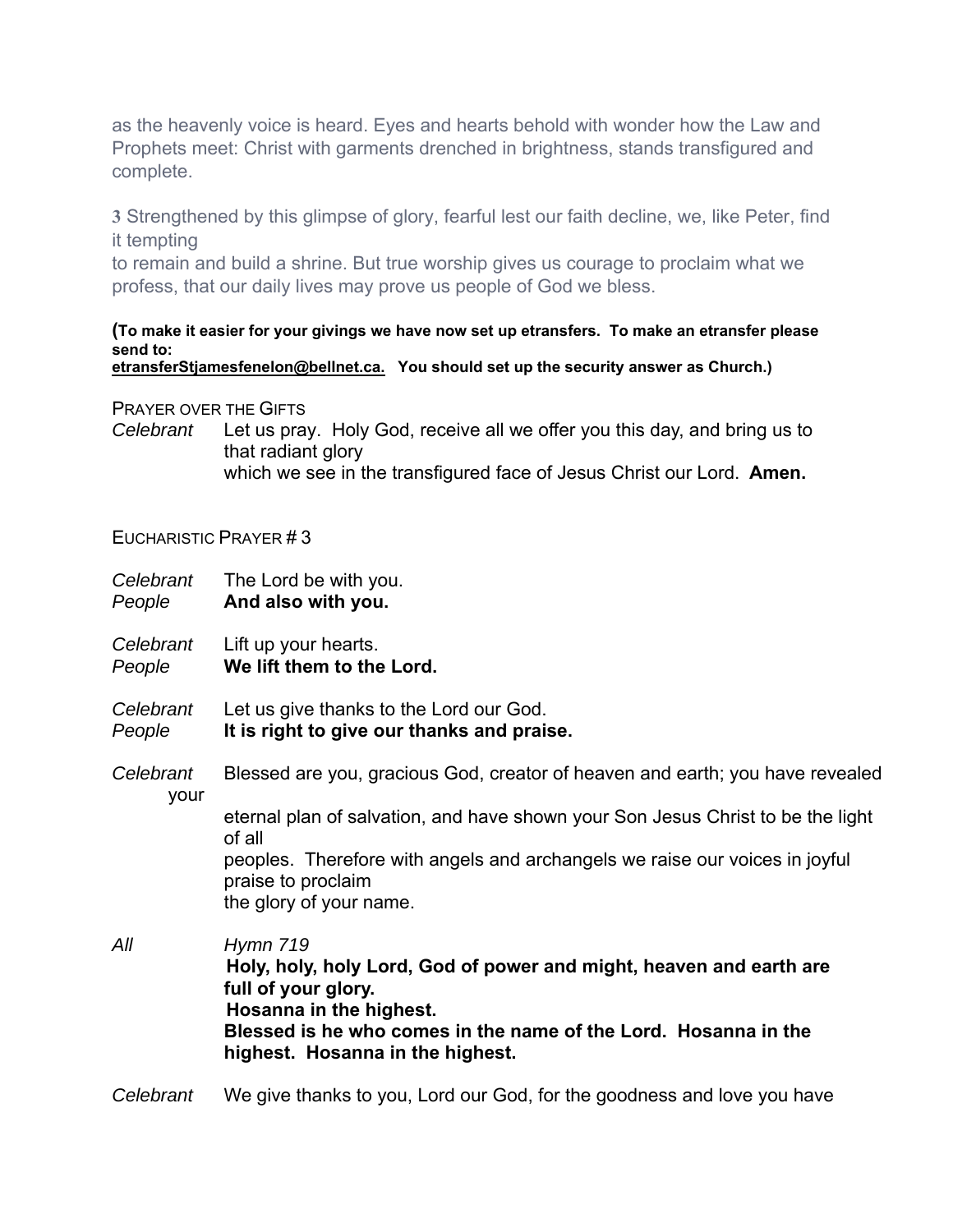made known to us in creation; in calling Israel to be your people; in your Word spoken through the prophets; and above all in the Word made flesh, Jesus Your Son.

For in these last days you sent him to be incarnate from the Virgin Mary, to be the Saviour and Redeemer of the World. In him, you have delivered us from evil, and made us worthy to stand before you. In him, you have brought us out of error into truth, out of sin into righteousness, out of death into life.

On the night he was handed over to suffering and death, a death he freely accepted, our Lord Jesus Christ took bread; and when he had given thanks to you, he broke it, and gave it to his disciples, and said, "Take, eat: this is my body which is given for you. Do this for the remembrance of me."

After supper he took the cup of wine; and when he had given thanks, he gave it to them, and said, "Drink this, all of you: this is my blood of the new covenant, which is shed for you and for many for the forgiveness of sins. Whenever you drink it, do this for the remembrance of me."

Therefore, Father, according to his command,

*All* **we remember his death, we proclaim his resurrection, we await his coming in glory;** 

*Celebrant* and we offer our sacrifice of praise and thanksgiving to you, Lord of all; presenting to you, from your creation, this bread and this wine.

> We pray you, gracious God, to send your Holy Spirit upon these gifts, that they may be the sacrament of the body of Christ and his blood of the new covenant. Unite us to your Son in his sacrifice, that we, made acceptable in him, may be sanctified by the Holy Spirit.

> In the fullness of time, reconcile all things in Christ, and make them new, and bring us to that city of light where you dwell with all your sons and daughters; through Jesus Christ our Lord, the firstborn of all creation, the head of the Church, and the author of our salvation; by whom, and with whom, and in whom, in the unity of the Holy Spirit, all honour and glory are yours, almighty Father, now and for ever.

*People* **Amen.** *Silence* 

*Celebrant* And now, as our Saviour Christ has taught us, we are bold to sing, *All* **Our Father in heaven, hallowed be your name, your kingdom come, your will be done, on earth as in heaven. Give us today our daily bread. Forgive us our** 

**sins as we forgive those**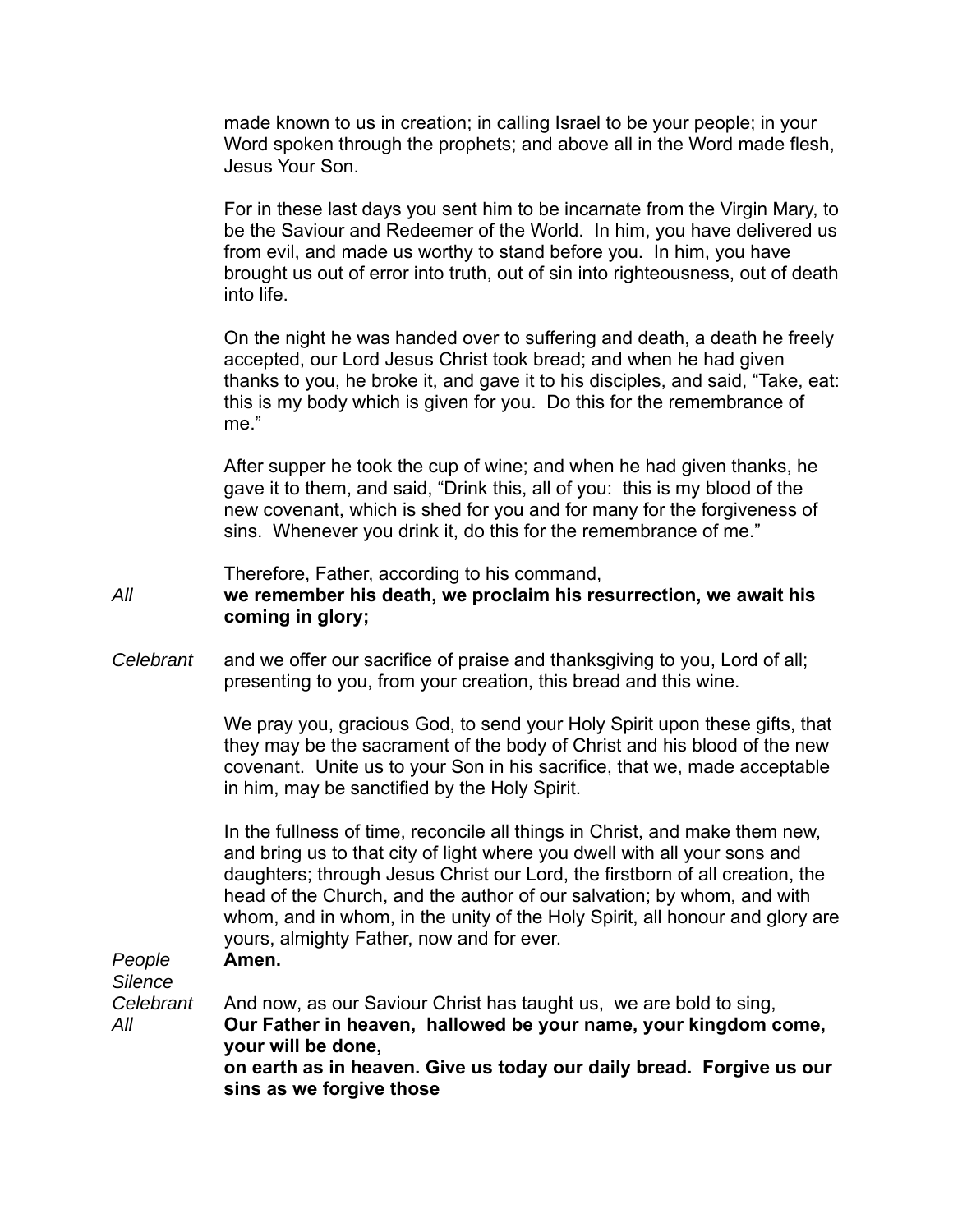**who sin against us. Save us from the time of trial and deliver us from evil. For the kingdom, the pow'r and the glory are yours, now and for ever.** 

*Silence*  THE BREAKING OF THE BREAD *Celebrant* We break this bread to share in the body of Christ. *All* **We, being many, are one body, for we all share in the one bread.**  *Celebrant* The gifts of God, for the people of God. *All* **Thanks be to God.**  AGNUS DEI *Hymn 745 All* **Lamb of God you take away the sins of the world, have mercy on us.** *(X2)* **Lamb of God you take away the sins of the world. Grant us peace. Grant us peace.** 

# **645 Come Down, O Love Divine**

1 Come down, O Love divine, seek thou this soul of mine, and visit it with thine own ardour glowing; O Comforter, draw near, within my heart appear, and kindle it, thy holy flame bestowing.

2 O let it freely burn, till earthly passions turn to dust and ashes in its heat consuming;

and let thy glorious light shine ever on my sight, and clothe me round, the while my path illuming.

3 And so the yearning strong, with which the soul will long, shall far outpass the power of human telling; for none can guess its grace, till Love create a place wherein the Holy Spirit makes a dwelling.

#### PRAYER AFTER COMMUNION

*Celebrant* Let us pray. Holy God, we see your glory in the face of Jesus Christ. May we who are partakers of his table reflect his life in word and deed, that all the world may know his power to change and save. We ask this in his name. **Amen.** 

*Celebrant* Glory to God,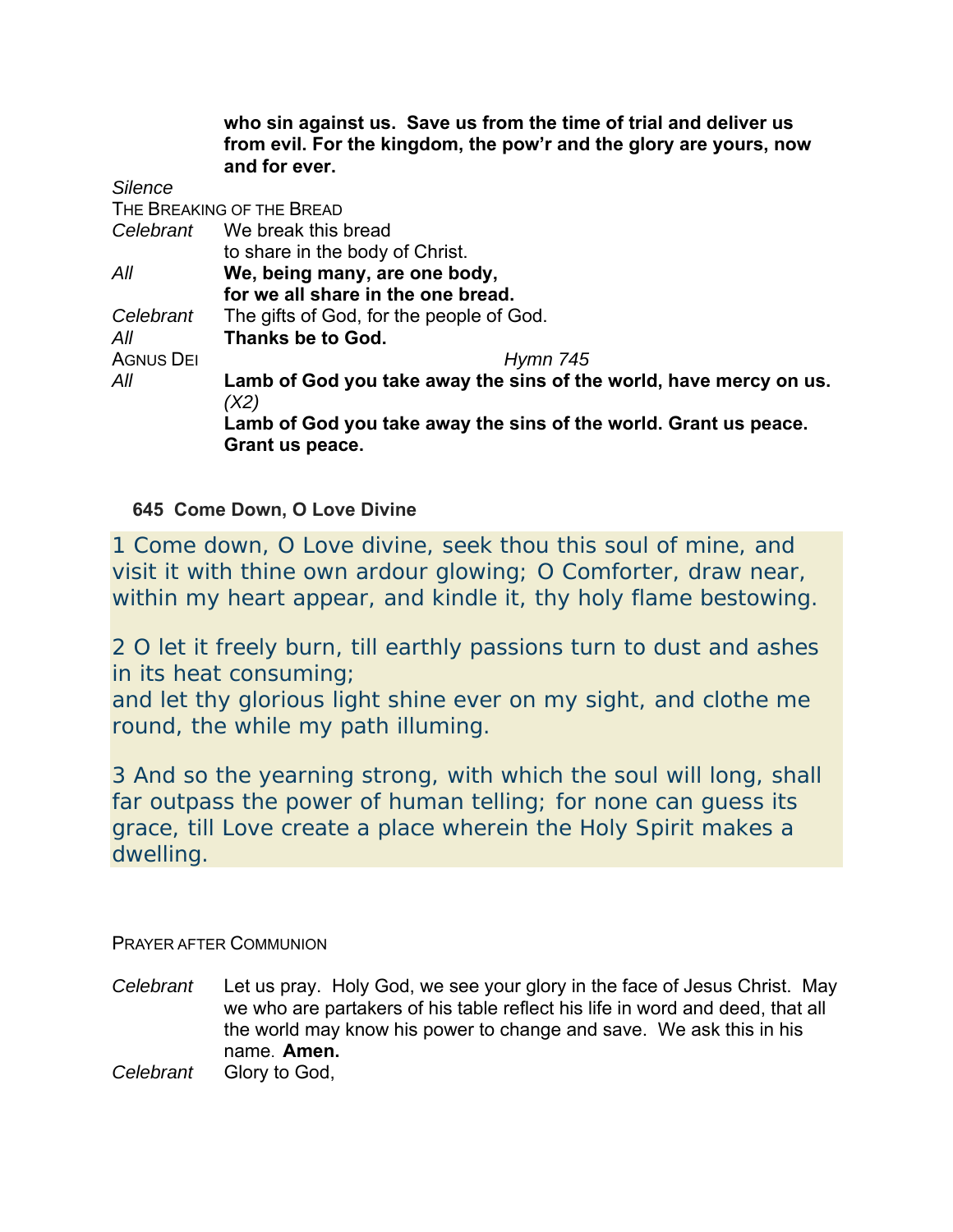# *All* w**hose power, working in us, can do infinitely more than we can ask or imagine. Glory to God from generation to generation, in the Church and in Christ Jesus, for ever and ever. Amen.**

**BLESSING** 

**ANNOUNCEMENTS** 

# RECESSIONAL HYMN **460 Lord, the Light of Your Love Is Shining**

Orug#Nkh#Dljkw#Ri#\rxu#Dryh#Ly#Jklog|qj#Gq#Nkh#Plogw#RkH#Bdunghvv#Jklog|qj#Mnvxv#Dljkw#Ri# Wkhp rugt K oh K srq K v # Vhw极v#luhh# | #Wkh#Wuxwk#\rx#Qrz #Eulqj#Kv#Wklqh#Rq#P h#/klqh#Rq#P h#

Vklqh#Muxv#Vklqh#Loo#Vklv#Odqg#Z lwk#Wkh#Lowkhuv#Joru| #Ead}h#Vslulw#Ead}h#Vhw#Rxu#Khduw#Rq# Tlih#Iorz #Jlyhu#Iorz #Iorrq#Wkh#Qdwltoqv#Z lwk#Judfh#Dqqq#P huf | #Mnqq#Iruwk#\rxu#Zruq#Druq# Dgg#Ohw#Wkhuh#Eh#Oljkw#

Orug##Frp h#Vr#\rxu#Dz hvrp h#Suhvhgfh#Lurp #Wkh#Vkdgrzv#Iqwr#\rxu#Jdg1dgfh#E|#Wkh#Eorrg# IP d | Howhut Arxut Eulikwohw # Vhdufk# h, #Nu| # h, #Frqvxp h#Doo# | #Gdunghvv, #Nk Lgh#R q#P h# eq#P h#

Vklqh#Ynvxv#Vklqh#Llad#Vklv#Ddqg#Zllwk#Mkh#Ldwkhuv#Jaru|#2od}h#Eod}h#Vsllub#Eod}h#Vhw#Rxu# Khduw 宋q # lh # a z # Jyhu # a z # Torra: When the Nations W ith M had M ith M error W ith Andrew W w ith Grand M it Nord And Lord And Lord And L

Dv# h#Jd}h#Q#\rxu#Jlqqo|#ulikwghvv#/r#kxu#dfhv#Blvsod|#\rxu#Dhhqhvv#Hyhu#Fkdqjlqj# Turp #Jaru | 揪r#Jaru | # P lurchq#K huh#P d | #R xu#D ly hv#W hoo#\ rxu#Vwru | #W k lon hR q #P h # H ar M e. H ar M e. H ar M e. Shine O

Vk. Igh.#Moxx+#7k. Igh#I. Iq#Nk. Iv#Ddgq#Z Iwk:#Wkh#Idwkhuv#Joru| #Ead }h.#Ns Julw#Ead }h.#Mhw#Rxu#Khduw#Rq# Ilh # arz #Jkhu # arz # Torrg: W khtp dwirqv# Ink# udfh#Dqq# huf | AN hqq# ruk# rxu# ruq AD ruq#Dqq#Dhw#N khuh#Eh#Dhj kw##

# *Celebrant* Go forth into the world, rejoicing in the power of the Spirit. *People* **Thanks be to God.**

**Readings for the Week of February 28 – March 5** 

**Feb. 28: Proverbs 27:1-6, 10-12; Philippians 2:1-13** 

**Mar. 1: Proverbs 30:1-4, 24-33; Philippians 3:1-11**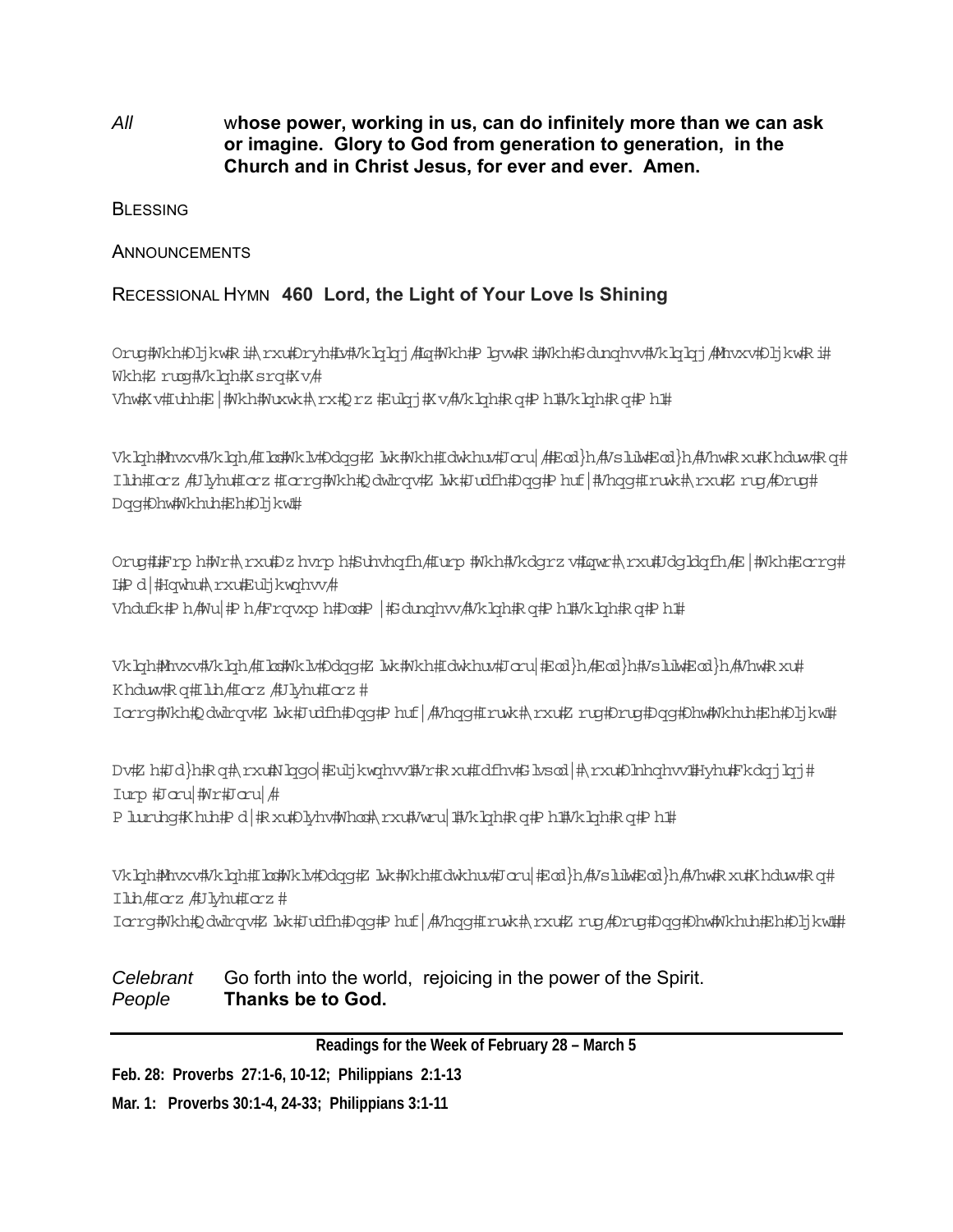- **Mar. 2: Amos 5:6-15; Hebrews 12:1-14**
- **Mar. 3: Habakkuk 3:1-10, 16-18; Philippians 3:12-21**
- **Mar. 4: Ezekiel 18:1-4, 25-32; Philippians 4:1-9**
- **Mar. 5: Ezekiel 39:21-29; Philippians 4:10-20**

#### **\_\_\_\_\_\_\_\_\_\_\_\_\_\_\_\_\_\_\_\_\_\_\_\_\_\_\_\_\_\_\_\_\_\_\_\_\_\_\_\_\_\_\_\_\_\_\_\_ Did you know?**

That Ash Wednesday is the beginning of the season of Lent. **\_\_\_\_\_\_\_\_\_\_\_\_\_\_\_\_\_\_\_\_\_\_\_\_\_\_\_\_\_\_\_\_\_\_\_\_\_\_\_\_\_\_\_\_\_\_**

## **The Parish of Fenelon Falls and Coboconk Announcements February 27, 2022**

| Monday, Feb. 28       | 8:30 a.m. $-5:00$ p.m.: Community Care,<br>St. James Church Hall                                                     |
|-----------------------|----------------------------------------------------------------------------------------------------------------------|
| Tuesday, Mar. 1       | 8:30 a.m. - 5:00 p.m.: Community Care,                                                                               |
|                       | St. James Church Hall                                                                                                |
| Wednesday, Mar. 2     | 8:30 a.m. - 5:00 p.m.: Community Care,                                                                               |
|                       | St. James Church Hall                                                                                                |
|                       | Ash Wednesday: 9:00 a.m. at Christ Church Coboconk followed by pancake breakfast,                                    |
|                       | Noon at St. James Fenelon Falls (please use the entrance to the Church), and 6:30 p.m.                               |
|                       | at St. James Fenelon Falls                                                                                           |
| Thursday, Mar. 3      | 8:30 a.m. - 5:00 p.m.: Community Care,                                                                               |
|                       | St. James Church Hall                                                                                                |
| Friday, Mar. 4        | World Day of Prayer, 4:00 p.m. at St. James                                                                          |
|                       | <b>Fenelon Falls</b>                                                                                                 |
| Sunday, Mar. 6        | Last Sunday after the Epiphany: 9:00 a.m. at Christ Church Coboconk, and at 11:00 a.m.<br>at St. James Fenelon Falls |
|                       | St. James Vestry to be held immediately following the 11:00 a.m. service                                             |
|                       | Evening Prayer: 6:30 p.m. at St. James Fenelon Falls                                                                 |
| Next week's readings: | March 2: Ash Wednesday: Joel 2:1-2, 12-17; Psalm 103:8-18; 2 Corinthians 5:20b--<br>$6:10^{\circ}$                   |
|                       | Matthew 6:1-6, 16-21; Psalm 51:1-18                                                                                  |
|                       | March 6: First Sunday in Lent:                                                                                       |
|                       | Deuteronomy 26:1-11; Psalm 91:1-2, 9-16;                                                                             |
|                       | Romans 10:8b-13; Luke 4:1-13                                                                                         |

#### **OUR PRAYERS THIS WEEK**

In the Anglican Cycle of Prayer, we pray for the Anglican Church of Kenya, and for The Rt. Rev. John Organ, Bishop, and the clergy and people of the Diocese of Western Newfoundland.

In our Diocese we pray for BLACC Anglicans.

In our Outreach and Advocacy Cycle, we pray for the Church of the Nativity, Malvern; for the Church of Our Saviour, Don Mills; and for the Parish of Penetanguishene and Wabaushene.

In our parish, we pray for Eric and Geri Cornish, and for June Rose.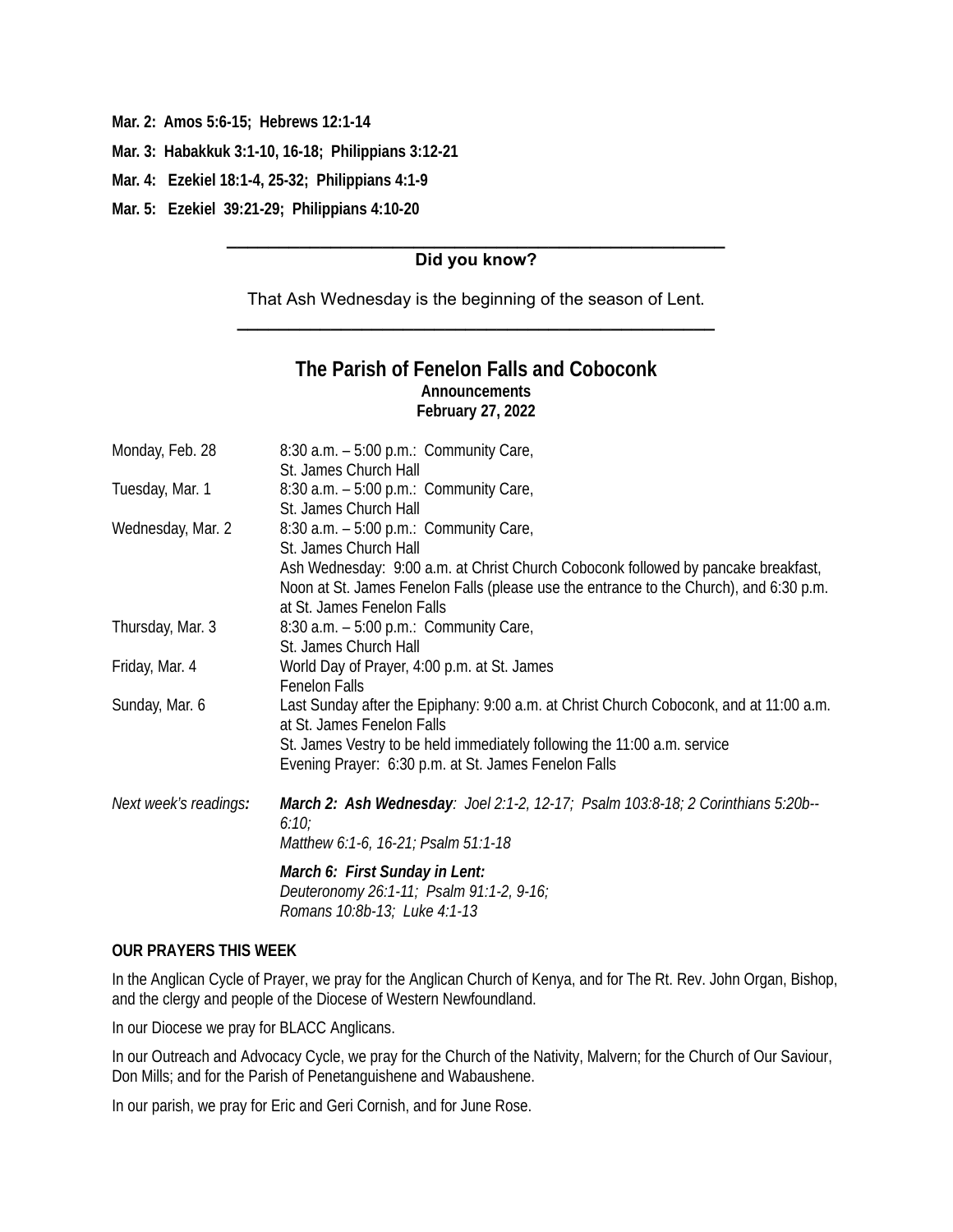Update on Daniel Liebovitch: Daniel has been diagnosed with Autoimmune Hepatitis Type 1 and will be on medication, perhaps for the rest of his life. Please keep Daniel and the Liebovitch family in your prayers.

#### **Memo from the Bishop's Office**

We are approaching Ash Wednesday, Lent and Holy Week, a liturgically rich season in the Church. Over the past two years, the pandemic has shaped some of our worship practices, but now as our knowledge of the COVID-19 virus and how it is transmitted has increased, it is appropriate to adapt our protocols. The College of Bishops, in consultation with the wider Church and the Bishop's Committee on Healing Ministries, offers these liturgical guidelines for Lent 2022.

## *Masks must be worn at all times, for all of these actions.*

#### **Imposition of Ashes**

- Ashes may be imposed on the forehead, with cotton balls, Q-tips or with the thumb. The minister need not sanitize their hands between each person.
- As with the distribution of holy communion, physical distancing must be maintained as people come forward to receive the imposition of ashes.
- It is recommended that the minister speak the words of imposition ("Remember that you are but dust…") from a physical distance of two metres, before moving forward to touch the person.
- Alternatively, those worshippers who prefer not to be touched should have the option of coming forward with crossed arms (or another gesture) to indicate that they would prefer to be sprinkled with ashes, a historic practice.
- No one should feel obliged to impose, or to receive, ashes if they are not comfortable doing so.

## **Foot-Washing**

- If it is the custom of your parish to wash feet (or hands) at Maundy Thursday liturgies, this practice may resume.
- As with the distribution of holy communion, physical distancing must be maintained as people come forward for the foot-washing.
- Chairs should be adequately spaced out to maintain physical distancing.
- Ideally, each person being washed should bring, or be provided with, their own towel.
- No one should feel obliged to wash feet, or have their feet washed, if they are not comfortable doing so.

#### **JOINT ANNOUNCEMENTS**:

**A reminder to everyone to please return palms branches from last year on Sunday in preparation for making the ashes to be used on Ash Wednesday. Thanks.** 

**Father Adderley is requesting that if you or anybody you know is at home or in Long Term Care or any other facility whether they are of the Parish or not and wish to either receive Communion or just to talk can email him personally or the parish office and request a visit. Father Adderley is doubled vaccinated and if you are comfortable with a visit please let us know.** 

**Don't forget the food banks: Given the economic slowdown, use of the food banks has increased in our communities.** 

#### **MARCH 2ND, ASH WEDNESDAY SERVICES**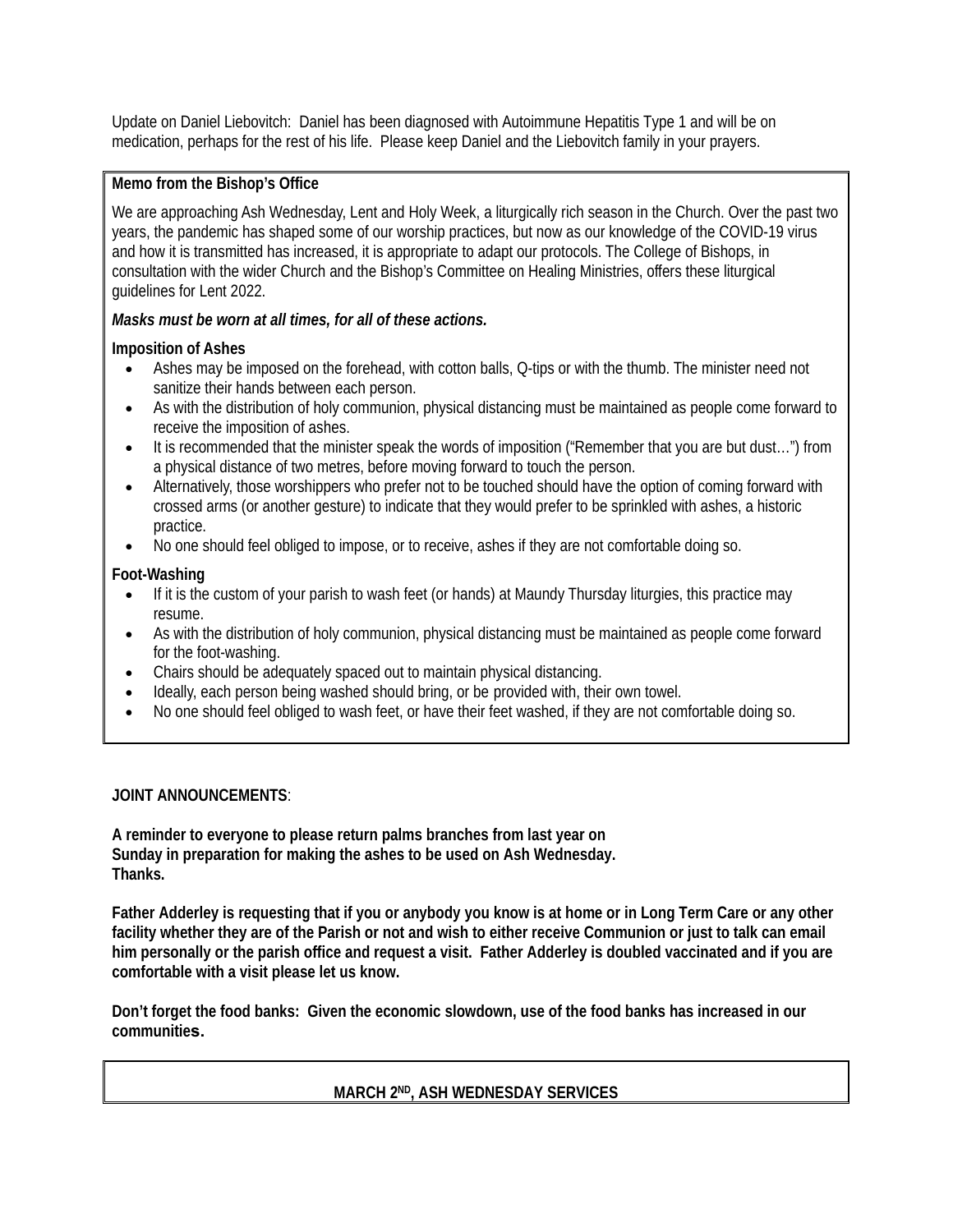**Christ Church 9 a.m.** 

**St. James 12 Noon** 

**St. James 6:30 p.m.** 

#### **CHRIST CHURCH ANNOUNCEMENTS:**

 *"Ability is what you're capable of doing. Motivation determines what you do. Attitude determines how well you do it." -- Raymond Chandler* 

**Bible Study:** There will be no Bible Study Wed. Mar. 2. Ash Wednesday Service will be held at 9 a.m. followed by a pancake breakfast.

**Vestry:** Christ Church will hold the annual Vestry Meeting after service on Sunday, March 13.

#### **ST. JAMES ANNOUNCEMENTS:**

**St. James Vestry will be held immediately after church on Sunday, March 6.**

**Looking Ahead: Evening Prayer: The first Sunday of every month at 6: 30 p.m. Evening Prayer at St. James**: March 6th; April 3rd; May 1st; June 5th; July 3rd; August 7th; September 4th; October 2nd; November 6th; and December 4<sup>th</sup>.

**Bible Study at St. James:** Wednesday evenings, 6:30 – 7:30 p.m. We will be studying the Book of Philemon.

**How do I Give a Gift-in-Kind?** A Gift-in-Kind is when a person offers to purchase something for the church. The donor will then receive a tax deduction for the value of the purchase. We recognize the value of your donation and appreciate that you are helping the church. If you would like to make a donation for a Gift-in-Kind, please talk to your churchwarden first.

**How do I Donate Flowers?** When making a donation of flowers, please include the following information. **N**ame of recipient; **R**eason for donation (Christmas, Remembrance); **D**ate for the floral tribute; **N**ame of donor; **A**mount of donation; **M**ethod of donation (Sunday plate, cheque); **S**pecial requests (type of flower, colour etc). Please make sure the request is in the office before noon on Thursday to be printed in the bulletin. For help call Lynne Jackson 705.887.4759.

#### **To make it easier for your givings we have now set up etransfers. To make an etransfer please send to: EtransferStjamesfenelon@bellnet.ca. You should set up the security answer as Church.**

**The virtual ministry is confirming emails** for the Sunday Services, Morning Devotions and Special Services. If you would like to receive the services, have a new email address or would like to be deleted from receiving virtual services, please let Dana Bachman know at gdbachman@yahoo.com.

#### **If you wish to make a prayer request, please send your request to a.adderley81@hotmail.com, or call the office and leave a message. All messages will be passed along.**

**TruEarth** Swedish dish cloths look the same as what the Barn & Bunkie sell….and the price is the same too. ( 6 pack, multi colour or natural \$24.95 ) Gayle McAndrews uses them and just loves them. She says; " Easy to clean,